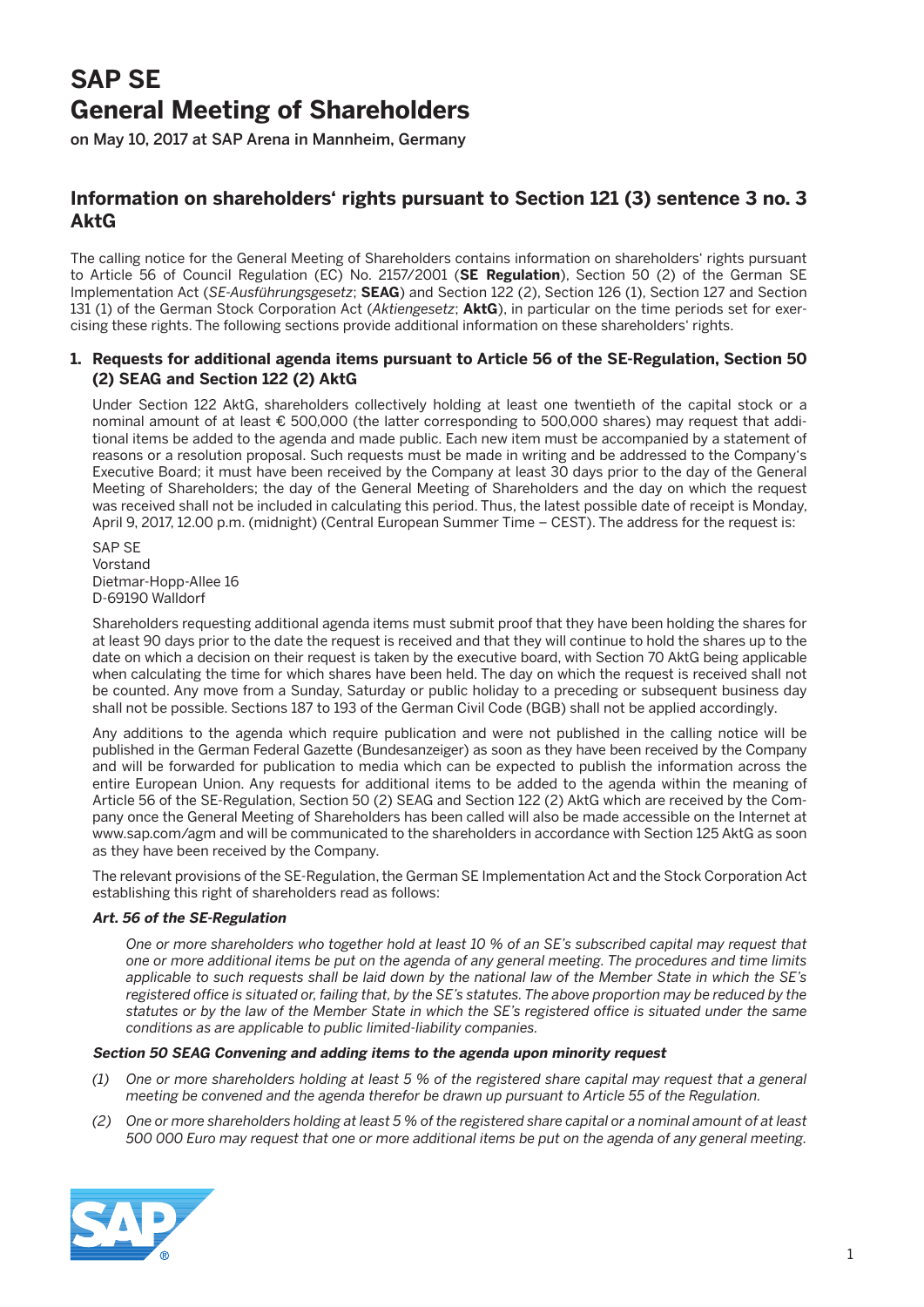#### **Section 122 AktG Calling upon minority request (extract)**

- *(1) A general meeting of shareholders shall be called if shareholders collectively holding at least one twentieth of the capital stock submit a written request for such meeting to be called, stating the purpose and reasons of such meeting; such request shall be directed to the executive board. The articles of incorporation may provide that the right to call a general meeting of shareholders shall require another form or the holding of a lower portion of the capital stock. Persons submitting a request must prove that they have held the shares*  for at least 90 days before the date the request is received and that they hold the shares until the executive *board decides on the request. Section 121 (7) shall be applied accordingly.*
- *(2) In the same manner, shareholders collectively holding at least one twentieth of the capital stock or a nominal amount of at least € 500,000 may request that additional items be added to the agenda and made public. Each new item must be accompanied by a statement of reasons or a resolution proposal. The request within the meaning of sentence 1 must be received by the company at least 24 days, or in the case of listed companies at least 30 days, prior to the date of the meeting; the day of receipt shall not be included in calculating this period.*

#### **Section 121 AktG General (extract)**

 *(7) For periods and deadlines counted backwards from the date of the meeting, the day of the meeting shall not be included in the calculation. Any move from a Sunday, Saturday or public holiday to a preceding or subsequent business day shall not be possible. Sections 187 to 193 of the German Civil Code (BGB) shall not be applied accordingly. In the case of non-listed companies, the articles of association may determine a different calculation of the period.*

#### **Section 70 AktG Computation of the Period of Share Ownership**

*If the exercise of rights arising from a share requires that the shareholder has been the holder of such share for a certain period of time, the right to demand transfer of title from a credit institution, a financial services institute, or an enterprise operating under Section 53 (1) sentence 1 or Section 53b (1) sentence 1 or (7) of the Banking Act is deemed equivalent to ownership. The period during which the share was owned by a predecessor is attributed to the shareholder, provided that it has acquired the share without consideration from its fiduciary, as a successor in legal interest by operation of law, in connection with the liquidation of a community of interest, or as a result of a transfer of assets pursuant to Section 13 of the Insurance Supervision Act or Section 14 of the Building Loan Associations Act.*

#### **2. Counter-motions and nominations pursuant to Section 126 (1) and Section 127 AktG**

 At the General Meeting of Shareholders, shareholders (entitled to attend) may put forward motions and, where appropriate, nominations relating to particular agenda items and the rules of procedure without any notice, publication or other special action being required prior to the General Meeting of Shareholders. This does not apply in the case of online participation. Counter-motions and nominations by shareholders may only be put to the vote if they are put forward during the General Meeting of Shareholders; this also applies if the relevant counter-motion or nomination has been published in accordance with Section 126 or Section 127 AktG, respectively.

 Counter-motions within the meaning of Section 126 AktG regarding the proposals of the Executive Board and the Supervisory Board on any specific item on the agenda as well as nominations within the meaning of Section 127 AktG will be made accessible via the Internet at www.sap.com/agm, including the name of the shareholder concerned, the statement of reasons, which, however, is not required for nominations, and a statement, if any, by the management and, in the event of nominations by a shareholder regarding the election of Supervisory Board members, the information pursuant to Section 127 sentence 4 AktG, if received by the end (i.e. 24.00 hrs (midnight) (CEST)) of April 25, 2017, at

 SAP SE Investor Relations Dietmar-Hopp-Allee 16 D-69190 Walldorf Fax: +49 (0) 62 27/7 - 4 08 05 E-mail: investor@sap.com

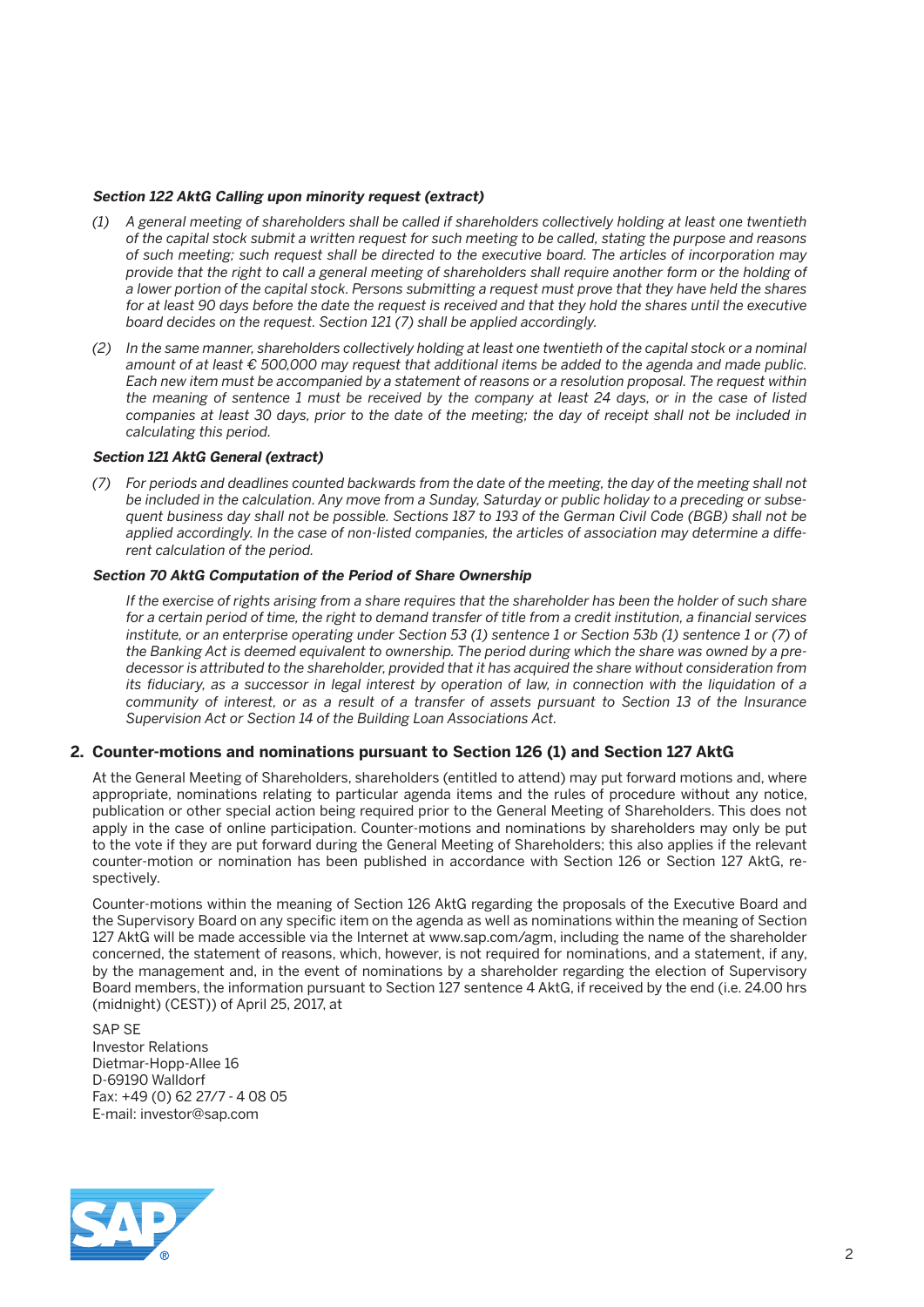and if the remaining requirements with regard to the Company's duty to provide access pursuant to Section 126 and Section 127 AktG are complied with. This duty creates a corresponding right of the shareholders to have their counter-motions and nominations made accessible. In addition to submission in good time at the above address, which is stated in the calling notice for this purpose, it is a requirement for the duty to provide access which applies to counter-motions within the meaning of Section 126 AktG, but not to nominations within the meaning of Section 127 AktG, that not only the actual counter-motion but also the related statement of reasons is received in good time at the above address. Even where the requirements set out above are met, there is no duty to make counter-motions and nominations accessible if the criteria defined in Section 126 (2) AktG are fulfilled, and in the case of nominations additionally if Section 127 sentence 3 AktG applies.

 The provisions of the Stock Corporation Act which form the basis of this right of shareholders, which also stipulate the conditions under which counter-motions and nominations need not be made accessible, are as follows:

#### **Section 126 Motions by shareholders**

- *(1) Motions put forward by shareholders, including the name of the shareholder concerned, the statement of reasons and a statement, if any, by the management, shall be made accessible to the entitled persons named in Section 125 (1) to (3) subject to the conditions stipulated therein if, at least 14 days prior to date of the general meeting of shareholders, the shareholder submits a counter-motion, together with a statement of reasons, regarding a proposal by the executive board and supervisory board on any specific item on the agenda to the company at the address stated for this purpose in the calling notice. The day of receipt shall not be included in calculating this period. In the case of listed companies, access shall be provided via the company's website. Section 125 (3) shall apply accordingly.*
- *(2) A counter-motion and the related statement of reasons are not required to be made accessible*
	- *1. if the executive board would render itself liable to prosecution by providing such access,*
	- *2. if the counter-motion would result in a resolution by the general meeting of shareholders which is unlawful or in breach of the articles of incorporation,*
	- *3. if the statement of reasons is manifestly incorrect or misleading in material aspects or if it is offensive,*
	- *4. if a counter-motion by the shareholder based on the same subject matter has already been made accessible pursuant to Section 125 in connection with a general meeting of shareholders of the company,*
	- *5. if the same counter-motion of the shareholder with essentially the same stated reasons was made accessible pursuant to Section 125 in the last five years in the context of at least two general meetings of shareholders of the company and less than one-twentieth of the capital stock represented voted for it at the general meeting of shareholders,*
	- *6. if the shareholder indicates that he will neither attend the general meeting of shareholders nor arrange for a representative to attend on his behalf, or*
	- *7. if the shareholder failed to file or cause to be filed on his behalf a counter-motion communicated by him in the past two years at two general meetings of shareholders.*

 *The statement of reasons is not required to be made accessible if it is longer than 5,000 characters in total.*

 *(3) If several shareholders file a counter-motion regarding the same subject matter proposed for resolution, the executive board my combine the counter-motions and their statements of reasons.*

#### **Section 127 Nominations by shareholders**

 *Section 126 shall apply mutatis mutandis to nominations put forward by shareholders for the election of supervisory board members or auditors. No reasons need to be stated for nominations. The executive board is not obligated to make the nomination accessible if the nomination does not contain the information pursuant to Section 124 (3) sentence 4 and Section 125 (1) sentence 5. The executive board shall add the following information to nominations put forward by shareholders for the election of supervisory board members of listed companies which are subject to the German Co-Determination Act (Mitbestimmungsgesetz), the German Coal and Steel Co-Determination Act (Montan-Mitbestimmungsgesetz) or the German Co-Determination Supplementary Act (Mitbestimmungsergänzungsgesetz):*

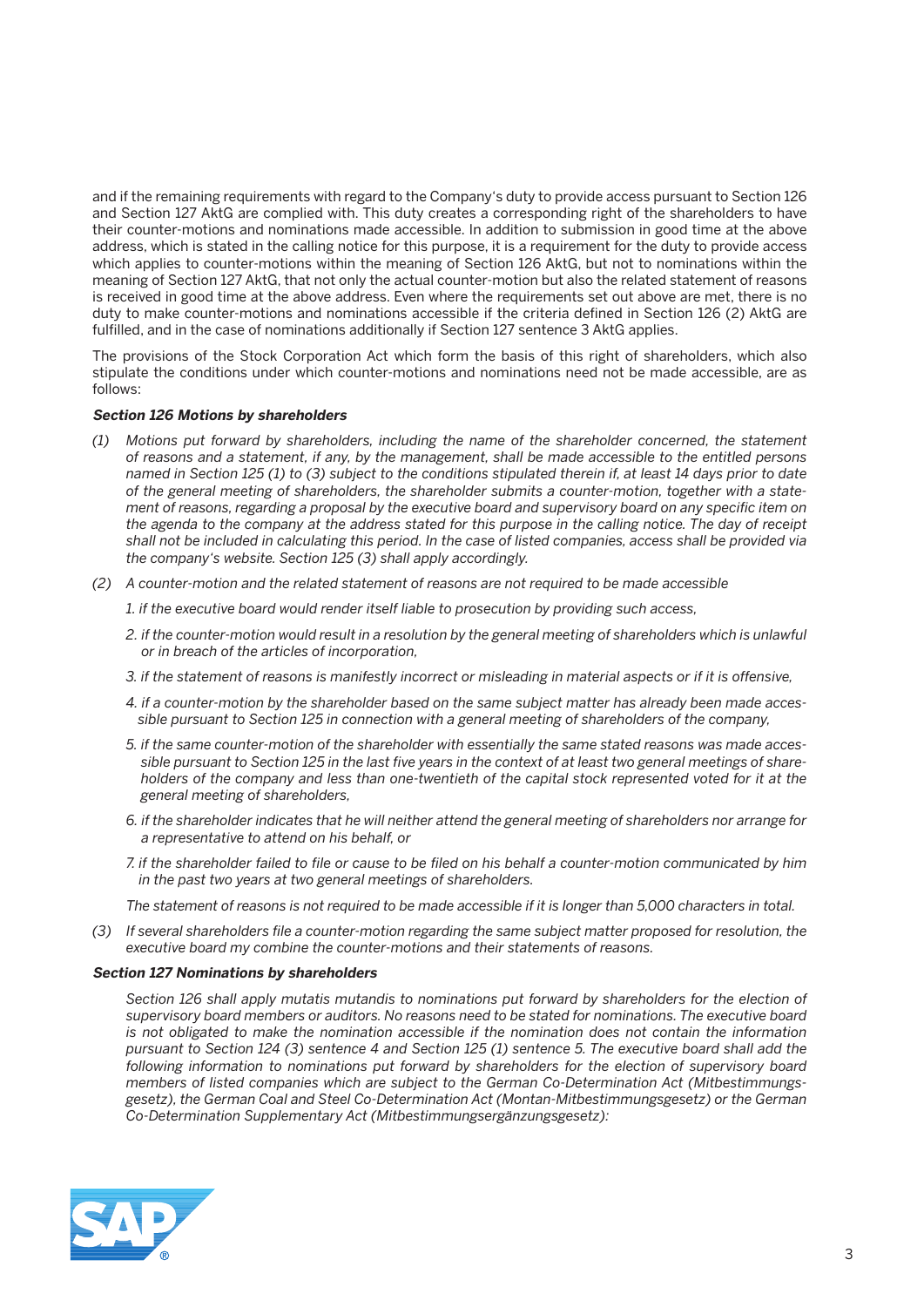- *1. Indication of the requirements pursuant to section 96 (2),*
- *2. Statement whether any objection was raised against joint compliance (Gesamterfüllung) pursuant to section 96 (2) sentence 3, and*
- *3. Statement of the minimum numbers of seats on the supervisory board to be held by women and men, respectively, in order to fulfill the minimum share requirement (Mindestanteilsgebot) pursuant to section 96 (2)) sentence 1.*

#### **Section 124 Publication of supplementary requests; resolution proposals (extract: sentence 4)**

 *(3) (...) The proposal for the election of supervisory board members or auditors shall state the name, occupation held and place of residence. (...)*

#### **Section 125 Notices to shareholders and supervisory board members (extract: sentence 5)**

 *(1) (…) In the case of listed companies, any nomination of supervisory board members shall include information on their membership of any other supervisory boards that are required to be set up by law; information on their membership of comparable supervisory bodies of commercial companies in Germany and abroad shall be included.*

## **3. Shareholders' right to information pursuant to Section 131 (1) AktG**

 Under Section 131 (1) AktG, any shareholder who makes a corresponding request at the General Meeting of Shareholders must be given information by the Executive Board relating to the Company's affairs, including its legal and business relations to affiliates, the position of the group and the companies consolidated in the group financial statements, provided such information is necessary in order to make an informed judgment in respect of an agenda item and the Executive Board does not have the right to refuse to disclose such information. The rights to refuse to disclose information are listed in Section 131 (3) AktG. Shareholders attending online, however, are not able to issue requests for information.

 The provisions of the Stock Corporation Act establishing this right of shareholders, which also stipulate the conditions under which information is not required to be disclosed, read as follows:

#### **Section 131 Shareholder's right to information**

- *(1) Any shareholder who makes a corresponding request at the general meeting of shareholders shall be given information by the executive board relating to the company's affairs, provided such information is necessary*  in order to make an informed judgment in respect of an agenda item. The duty to provide information shall *also extend to the company's legal and business relations to affiliates. If a company makes use of the simplified procedure pursuant to Section 266 (1) sentence 3, Section 276 or Section 288 of the German Commercial Code (*Handelsgesetzbuch*), each shareholder may request that the annual financial statements be presented to him at the general meeting of shareholders dealing with such annual financial statements in the form which would have been used without such simplified procedure. The duty of the executive board of a parent company (Section 290 (1), (2) of the Commercial Code) to provide information at the general meeting of shareholders at which the group financial statements and the group management report are presented shall also extend to the position of the group and the companies consolidated in the group financial statements.*
- *(2) The information provided shall comply with the principles of conscientious and true accounting. The articles of incorporation or the rules of procedure pursuant to Section 129 may authorize the chairperson of the meeting to restrict the rights of the shareholders to ask questions and to speak to an adequate period of time and may stipulate more detailed provisions.*
- *(3) The executive board may refuse to provide information* 
	- *1. to the extent that providing such information is, according to sound business judgment, likely to cause not inconsiderable damage to the company or an affiliate;*
	- *2. to the extent that such information relates to tax valuations or the amount of certain taxes;*
	- *3. with regard to the difference between the value at which items are shown in the annual balance sheet and a higher value of such items, unless the general meeting of shareholders approves the annual financial statements;*